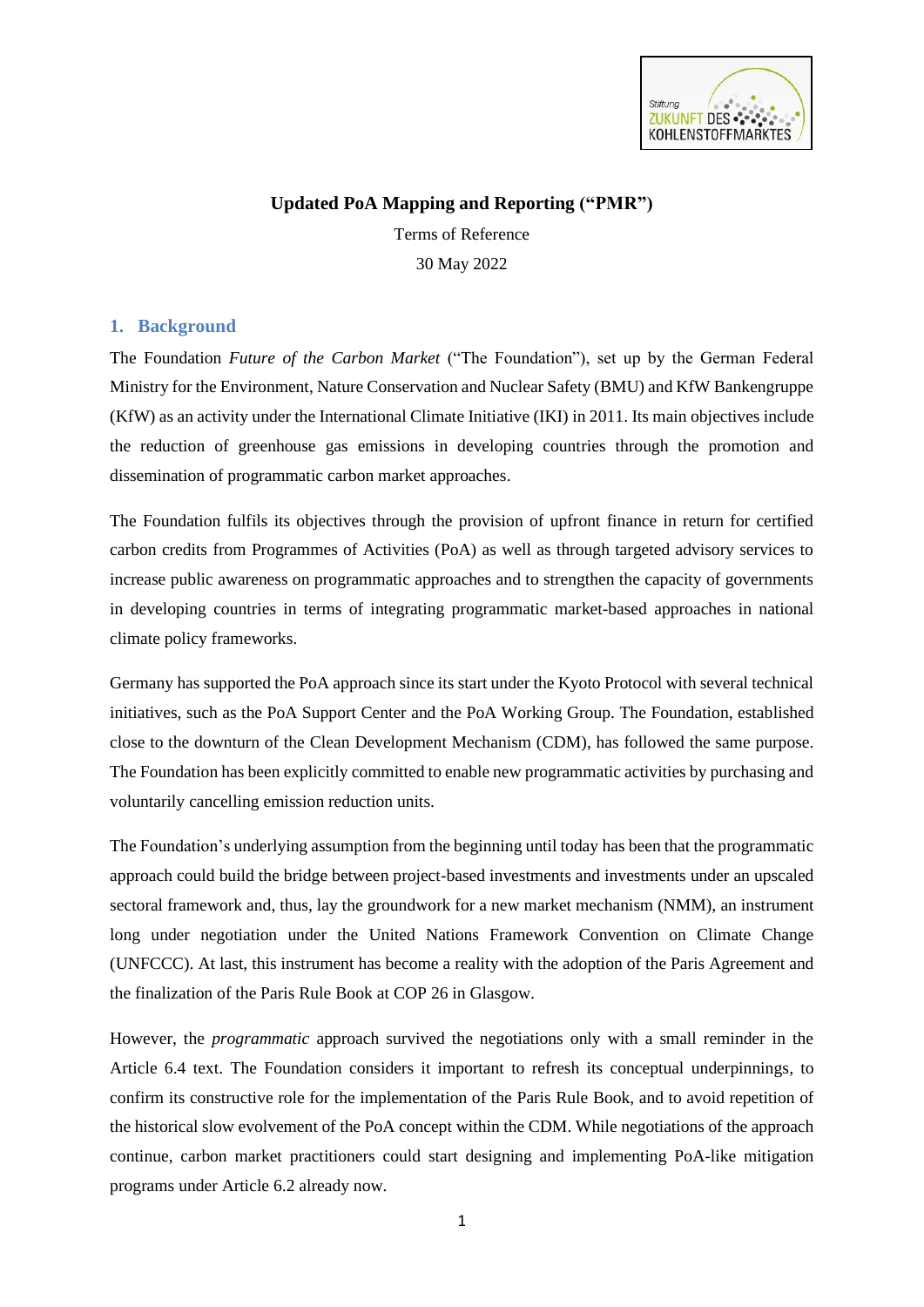

## **2. Expected outcome and description of the assignment**

As the main outcome the Foundation seeks to explore how the further the international debate and reflection of the *programmatic approach*. The Foundation strongly believes that time is of essence and that clear proposals should be presented and discussed among negotiators and practitioners well before Article 6.4 becomes operational after COP28. The *programmatic* approach is particularly well suited to link domestic climate policies with higher international ambition of the implementing country by using the Article 6 instruments.

The experience with programmatic approaches can guide the development of an appropriate set of methodological tools. In particular, the concept of standardized baselines holds great potential, taking stock of domestic climate activities resulting in quantifiable and accountable information.

The Foundation attaches importance to conduct a PoA mapping and reporting exercise (PMR) in an immediate and swift manner, so that the outcome could be made available ahead of COP27 in Sharm El Sheikh to induce appropriate interest by negotiators, practitioners, and governments alike.

The Foundation thus seeks to contract a **firm or a consortium of firms** ("the Consultant") to conduct the following tasks in an accelerated manner relying on staff and networks across several world regions in parallel and organizing group exchanges on substance and the harmonization of the products of the PMR:

#### **Task 1 – PoA Mapping: desk review and brief interviews** (25% of contract volume)

This task includes mainly a desk review carried out by the Consultant to gather, analyse, aggregate as appropriate and interactively visualize the following information in the following three sub-tasks:

- 1. An overview on ongoing PoA by using the international databases comprising aggregated information on scopes based on applied methodologies, host countries (including cross country PoA), number of CPs related to each described scope, emission reductions and removals and crediting periods both on PoA level; the retrieved information should be compiled in excelsheets, graphs and an interactive map to be published on the ZdK website;
- 2. A short historical overview on the use of the PoA concepts with some aggregated numbers such as scope of activities, applied methodologies, mitigation outcome, the performance of CPs, host countries including public available criteria and/or recommendation of the respective designated national authorities (DNAs); the information should be worked up in graphs and figures embedded in a short and comprehensive description;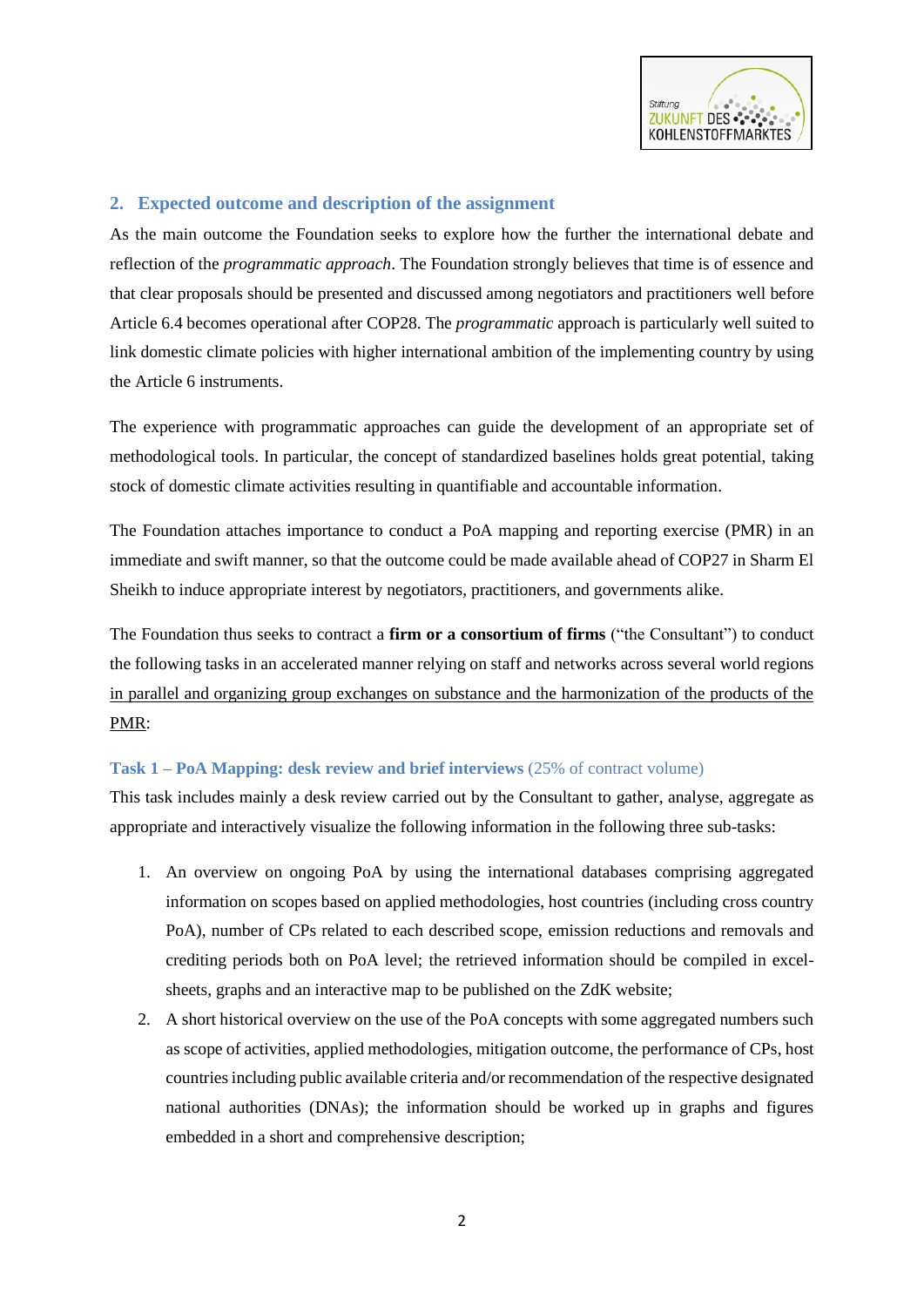

3. The consideration of PoA elements in Article 6 piloting activities, covering information from virtual, simulated, and real pilots; if at all dedicated activities could be identified the retrieved information should be worked up in a descriptive text eventually on case-by-case information.

The desk research will be based on existing literature including international PoA data bases, complemented by country-specific documentation.

To retrieve information on the pilots of PoA in Article 6 piloting activities, the Consultant shall conduct brief interviews with the main representatives from the responsible organizations acquiring ER from primary market activities. At least three organizations commissioned by any acquiring country or Voluntary Carbon Market (VCM) standard shall be consulted. The Consultant shall suggest these in its technical offer. The Consultant shall elaborate brief meeting minutes from all interviews. The qualitative information of task 1 should be compiled in a report (report 1).

The PMR should lead to an interactive product visualizing the PoA mapping, which could be easily placed and accessed in the web. The Consultant shall describe its design ideas for interactive visualization and the product's visual format in the offer.

In terms of granularity, the mapping product will be aligned with the degree of detail of the underlying information, containing information on country, activity type, performance indicators and crediting period as described above in the three sub-tasks. An assessment of the single activities is not intended. The Consultant will describe its methodology applied to analyze, aggregate and present data in a short text box for transparency reasons as part of report 1.

Work streams to carry out Task 1 and Task 2 (below) shall be arranged to run in parallel for efficiency reasons.

**Task 2 – Reporting: Questionnaire, interviews, analysis and key messages** (75% of contract volume) The second task comprises the arrangement of interviews with relevant country representatives in Africa, Latin America, and Asia to gather feed-back on issues relevant to past and forward-looking issues of programmatic activities. It is of great importance that the number of conducted interviews lead to an appropriate representation of the mentioned regions and the most active host countries of ongoing PoAs. These interviews should build the core database for further steps in the PMR. The interviews will not be made publicly available but provided as minutes to ZdK. These interviews will then be analyzed to distill main issues from the respondents both on a regional and a global level in a neutral descriptive manner.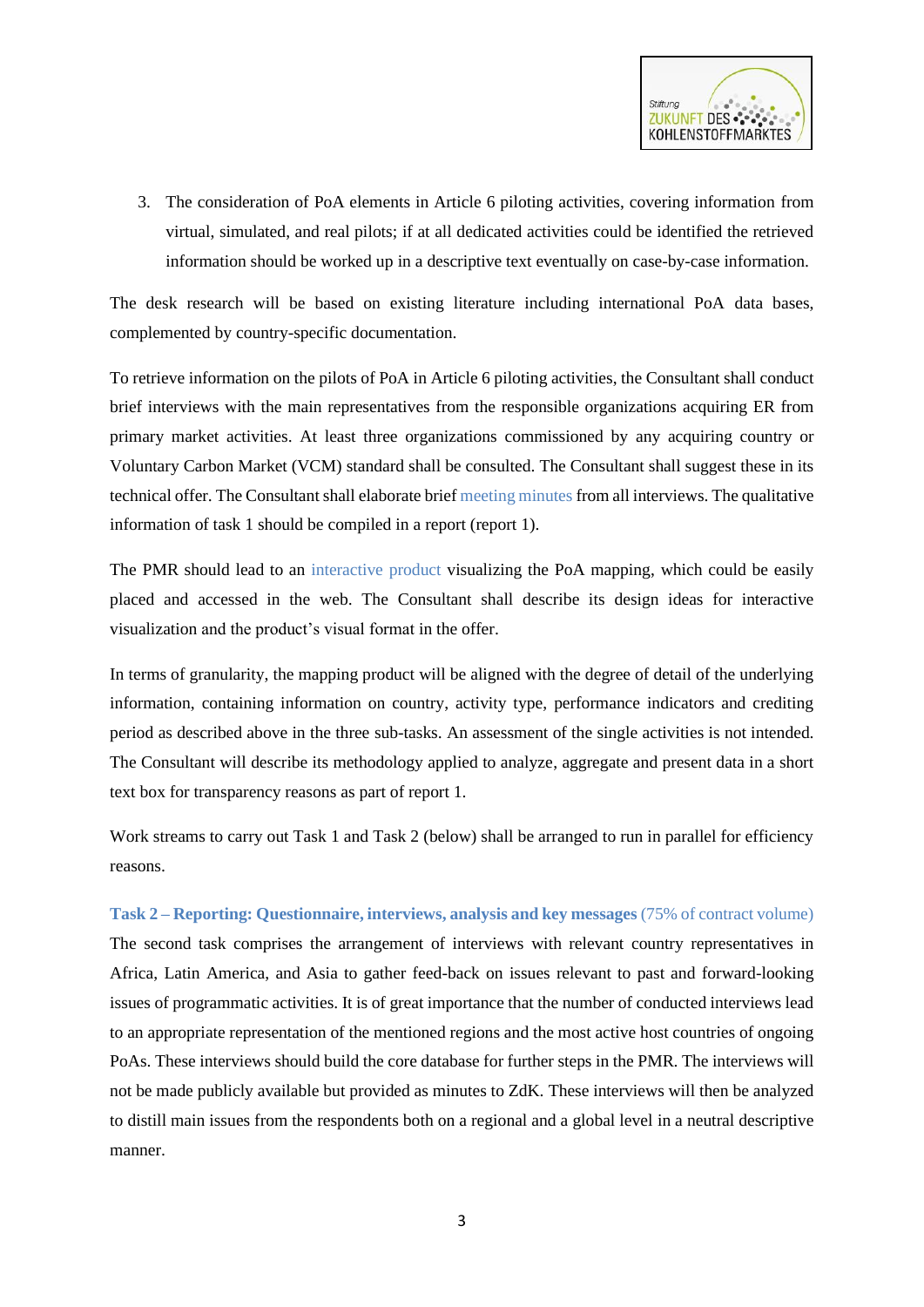

### 2.1. Elaboration of a common questionnaire as basis for the interviews

The interviews will be structured according to a previously defined questionnaire, of which the Consultant will present a final draft version as input to the kick-off meeting.

The following aspects should build the basis for the development of the questionnaire for the interviews. This list encloses only the basic aspects and elements, which are expected to be complemented by the Consultant. The elaborated questionnaire should serve as a guidance for the interviews. However, the Consultant shall be flexible in its interviewing technique, in case respondents want to bring up additional aspects or cannot answer certain questions from the questionnaire:

- 1. General assumption or position on the usefulness of programmatic approaches
- 2. Experiences with concrete PoA activities, regarding among others: impact, practicability, communication with project participants, the expanding with CPA, just in case with crossborder cooperation
- 3. Expectation on the practicability of alignment with nationally determined contributions (NDCs) and fields of domestic application
- 4. Addressing most challenges and hurdles
- 5. Reflection of own capacity and concrete needs for capacity building
- 6. CDM transition process for PoAs in host countries, following Glasgow Art. 6.4 decisions as well as the temporary measures on the CDM.

If appropriate, the Consultant shall complement the common questionnaire with additional regionalspecific questions.

#### 2.2. Interviews with country representatives

Virtual interviews and virtual meetings of 1 or 2 persons, maybe in several cases of small groups of country representatives, are considered appropriate to retrieve country-specific information along the questionnaire on the following topics (see also the comments on the questionnaire in the above section):

- An assessment of the PoA under consideration of the host countries
- The envisaged challenges and hurdles
- The assessment of technical work based on experiences or estimations
- Expectation on the transition options of ongoing PoAs
- The need for capacity building
- The willingness to engage in further (bilateral, multilateral) collaboration on programmatic activities.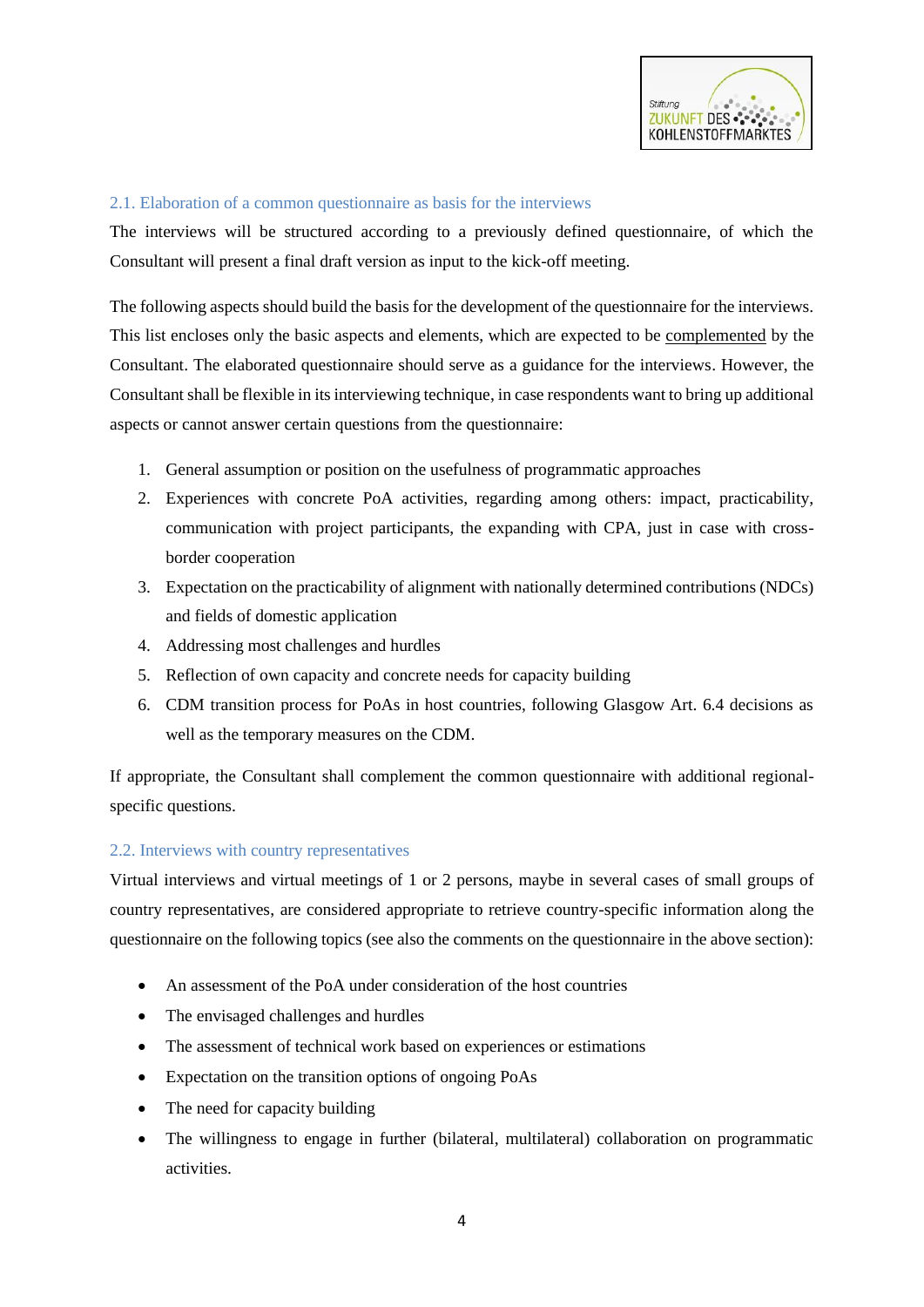

The interviews build the basis for the involvement and the further engagement of Parties in UNFCCC and eventually standard related debates on the renewing of the PoA approach as well as on concrete mitigation activities. Therefore, the interviews are crucial to the success of the PMR.

Countries of the following regions shall be approached: West Africa, Eastern Africa, Southern Africa; Middle East and Northern Africa (MENA), Asia and Latin America. For an indicative list of countries, please see **Annex 1**.

Some expectation and guidance on the technical performance of the interviews: It is expected that each interview will last 1.5 hours and small group meetings  $2 - 3$  hours. The relation between small group meetings and interviews depends pragmatically on the timing option for the appointments. A small group meeting ahead of interviews may influence the information basis on the PMR and facilitate the interviews. Otherwise, small group meeting after a series of interviews may facilitate the identification of the most important points and the regional aspects. Small group meetings should be undertaken where possible and in relation to timing options. The operationalization of interviews and small group meetings should be part of the application and agreed at the kick-off.

The target under this assignment is to conduct a total of 50 interviews across all regions and a minimum of four countries per region. Small group meetings are envisaged for 5 - 10 regions or sub-regions listed in Annex 1. Altogether the interviews and small group meeting should cover all types of stakeholders from the private and the public sector, if possible, also persons involved in financing, investing and performing activities.

The interviews and small group meetings are remunerated on a pro-rata basis. Conducting less interviews than the stated total number will decrease the calculated maximum budget for the interviews and the small group meetings.

Country representatives shall be contacted by the Consultant through making use of

- (i) the alliances already established by the German government, where possible, including the West-African Alliance, the East African Alliance, the Caribbean Alliance,
- (ii) the partner countries and respective contacts of the forthcoming IKI SPAR6C project on Art. 6 ambition raising and capacity building,
- (iii) the foundation will support interviews and small group meetings with making contacts and with explaining the overall purpose of the PMR.

The Consultant will elaborate substantial meeting minutes with a summary of main takes. The meeting minutes may lead to written information of 5 pages in general, depending on the outcome of each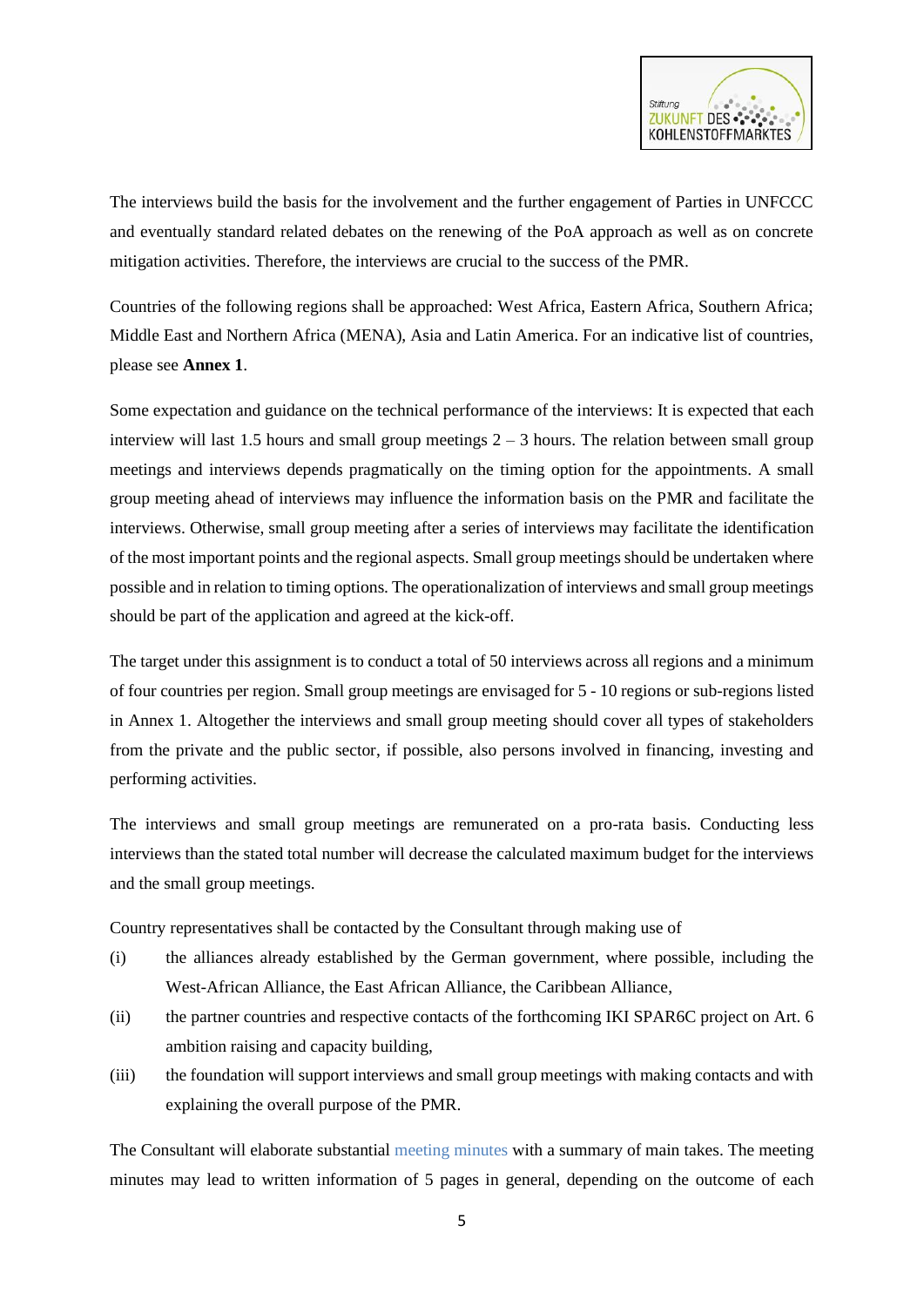

interview. Same sizes are assumed for interviews and small group meetings. Country representatives shall be explicitly asked by the Consultant whether they allow quoting of their names in the project documentation or whether they prefer providing their input anonymously. Furthermore, the interviewees shall be asked whether they would be interested in the further process and would allow to be addressed by ZdK or the Federal Ministry of Economic Affairs and Climate Action (BMWK), which is now responsible for ZdK.

### 2.3. Comprehensive report of responses (report 2)

The Consultant will jointly compile the single responses in a systematically structured manner, bringing together the information from the interviews conducted by the single teams responsible for each region. The feed-back will be consolidated into a report (report 2, mirroring the answers of the country representatives and distilling common views both across each region and on a global level. The report 2 should try to attribute the retrieved information to the specific stakeholder role, wherever it is possible. It should be expected that the regional and country-specific information as well as the stakeholder information will vary very much in content and density.

It is of great importance that this compilatory work refrains from any analytical assessment other than the descriptive preparation in order to deliver a kind of snapshot of the actual programmatic carbon market from the views of host country representatives. Therefore, this step needs to be free from any interpretation. Readability and the mapping information builds the point of departure for analytical work described in section 2.4.

#### 2.4. Critical analysis and recommendations (report 3)

The Consultant shall critically assess the Host Countries' experiences with PoAs rules set under the CDM. The intention of this analytical work is to identify the shortcoming of the CDM PoA rules against experiences and expectation of the host country representatives. Exactly this step should build the starting point of the international debate on the new rule set for PoA under Article 6.4.

The analysis should lead to recommendations in the agenda setting and to the identification of relevant topics and questions based on the interviews, the PMR exercise ends. No further deliberations on the new rule set for PoAs is foreseen under this tender, as the PMR results could otherwise be perceived as politically biased, which in turn would undermine the purpose to accept broadly the informative results of the PMR as a starting point for a renewed PoA concept.

This analysis shall lead to the formulation of a brief paper of about 10 pages containing all retrieved recommendations on process and topics which should be considered in the debate for the evolution of the Article 6.4 PoA framework or should be reflected by the VCM standards. These recommendations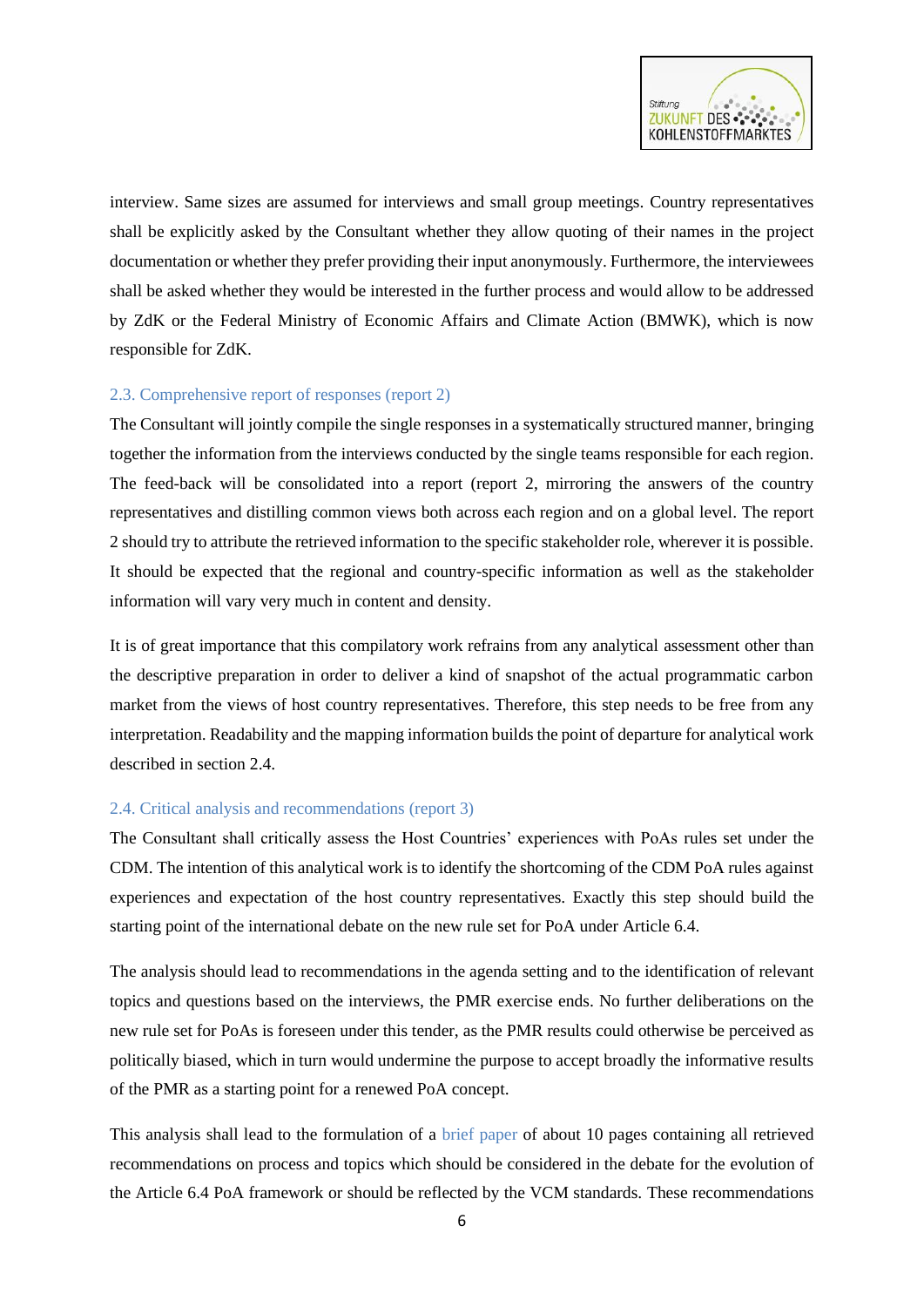

shall be formulated in a way that they should be read clearly as necessary reflections in the PoA agenda but without any pre-judging of outcomes of these debates.

# **3. Time plan for submission of deliverables**

The following time plan shall be followed by the Consultant to submit all deliverables; stated dates shall be considered as the latest possible ones.

- **Kick-off meeting:** *as soon as possible after contract signing*
	- o Description of the interactive product
	- o final draft version of the interview questionnaire
	- o description of the team structure and work plan on the interviews, small group meetings and internal technical meetings
- **Task 1: PoA mapping:**
	- o desk review and interviews of piloting organizations: *15 July 2022 (01 September 2022)*
	- o three interviews conducted and minutes elaborated
	- o Report 1 (draft): until 15 July 2022 and finalized until 01 September 2022
	- o interactive product finalized and checked with ZdK until 15 July 2022
	- o eventually finetuning until 01 September 2022

#### • **Task 2: Reporting:**

- o final questionnaire: *15 July 2022*
- o status of interviews conducted to be checked with ZdK: *15 August 2022*
- o extended time for remaining relevant interviews*: 8 September 2022*
- o report 2: 22 September 2022
- o report 3: brief paper incl. recommendations for the agenda setting: *30 September 2022*
- Publication
	- o PoA mapping: first week of October 2022 along with a ZdK/Consultant Webinar incl. information on the status of the PMR
	- o Complete set of the 3 reports: 31 October 2022
- Meetings of the Consultant
	- o Altogether 4 meetings of the Consultant for harmonization of the outcomes and the related products during the PMR runtime
- **End of assignment**: latest by 31 October 2022, invoices need to be sent with each report directly, after the end of task 1 in September 2022 and the end of interview/small group meetings in September 2022.